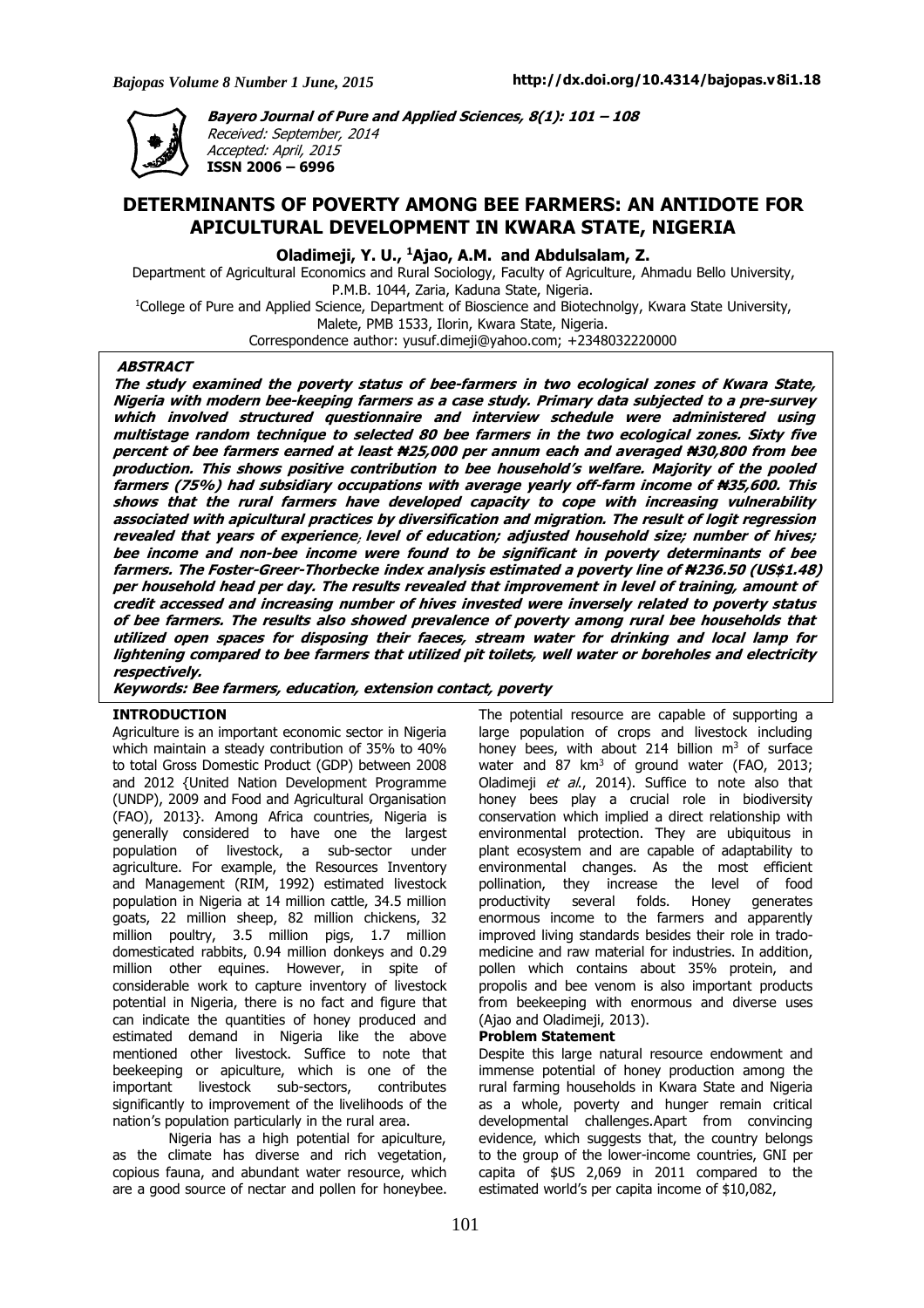# *Bajopas Volume 8 Number 1 June, 2015*

about 70% of Nigerian poor reside in rural areas and depend on agriculture for their subsistence {World Bank, 2011; National Bureau of Statistics (NBS), 2013}. Using selected world developmental indicators in 2011, the life expectancy at birth was 51.9 years, Human Development Index (HDI) values, 0.459 and Gini Index of 48.8 showing high level of income inequality in Nigeria (World Bank, 2011). This implies that there is a generalised high level of poverty in the country. It also shows the poverty incidence has risen from 27.2% (17.1 million people) in 1980 to 42.7% (39.2 million) in 1992 and somersaulted to 69% (112.5 million) in 2010. The survey also revealed that the incidence of poverty is higher in rural compared to urban areas with the relative poverty being 72.2% and 61.8% respectively (NBS, 2013). This does not say much about the location specific, extent and determinants of poverty in the rural area.

Further, with the recognition by the Nigerian Government of the multi-sectored and multidimensional nature of poverty, a number of coordinated programmes and policies had been formulated to combat poverty in all its ramifications. Yet, the rural bee farmers have suffered from low access to various services such as education, good sanitation, health, and rural electrification, access to safe water, housing, credit, and lack of assets such as land and livestock which are strongly related to the rural poverty. Therefore, to achieve poverty reduction in Nigeria, it becomes necessary to empirically measure the poverty status and examine the determinants of poverty among the rural farming households.

A Foster-Greer-Thorbecke (FGT) index was used to measure the poverty status of the bee farming households in the study area. It is a co-efficient (α) reflecting different degrees of importance accorded to the depth of poverty and it ranges from 0 to 2. A co-efficient of 0 implies the headcount ratio while 1 and 2 measured the poverty gaps and severity respectively (Foster et al., 1984). The need to investigate poverty and its determinants has also been justified by (Ravallion, 1998) who argued that 'a credible measure of poverty and its determinants can be a powerful instrument for focusing the attention of policy makers on the living conditions of the poor'. However, poverty in Nigeria is more of a rural phenomenon and is increasing unabated. Its incidence and severity are more in the agricultural sector than other sectors of the economy. There is



**Figure 1:** Traditional beekeeping hive **Figure 2:** Modern beekeeping hive

however, scanty literature on bee farming households and poverty, and the particular disadvantages they might encounter. Understanding the factors underlying their persistent deprivation is important, when designing policies to meet their needs and improve their welfare. This study examined the effect of near absence of infrastructure on the living standard of bee farmers with respect to the poverty level. Specifically, it estimated the factors that determine the bee farmers' poverty level in Kwara State, Nigeria.

### **RESEARCH METHODOLOGY Study area and data collection**

The study was conducted in Kwara State, Nigeria. The State is located between latitude  $7^0$  45' and  $9^0$ 30'N and longitude  $2^0$  30' E and  $6^0$  25' E with a land mass covering about 32,500 sq km, a total land size of 3,682,500 ha and 247,975 farm families in 2006 with majority living in rural areas. With an estimated population of about 2.4 million people {National Population Commission, (NPC) 2006}, the State's population and farm families were projected in 2014 to be about 3 million and 297, 078 respectively representing 3.2% annual growth rate and an average density of 94 persons per sq. km. The annual rainfall ranges from 800mm to 1500mm per annum while mean annual temperature is between 31.5°C and 35°C (Oladimeji and Abdulsalam, 2013). The State lies in two geo-ecological zones; the derived savanna which is characterized by woodland and the Guinea savanna which is characterized by tall grasses growing intermixed with deciduous trees making it one of the high potential areas for developing beekeeping in the region as well as in the country. The savannah is characterized by tall grasses intermixed with scattered trees. Economic trees found in the area includes Citrus sinensi, Parkia biglobosa, Butyrospermum parkii, Azadiracta indica, Mangifera *indica, Acacia species* and Anacardium occidentale. These species of trees provide forage for the bees. Suffice to note that West Africa is endowed with a rich variety of bees such as Apis mellifera (KWADP, 2008).

Majorly, the vast agriculture, horticulture and forest cover of Nigeria coupled with dominance of its majority of rural population on agriculture make beekeeping one of the most important potential village enterprise. Majority of the beekeepers in the State were using both traditional and improved beekeeping practices as differentiated in figures 1 and 2 below which were adapted from Ajao, (2012).

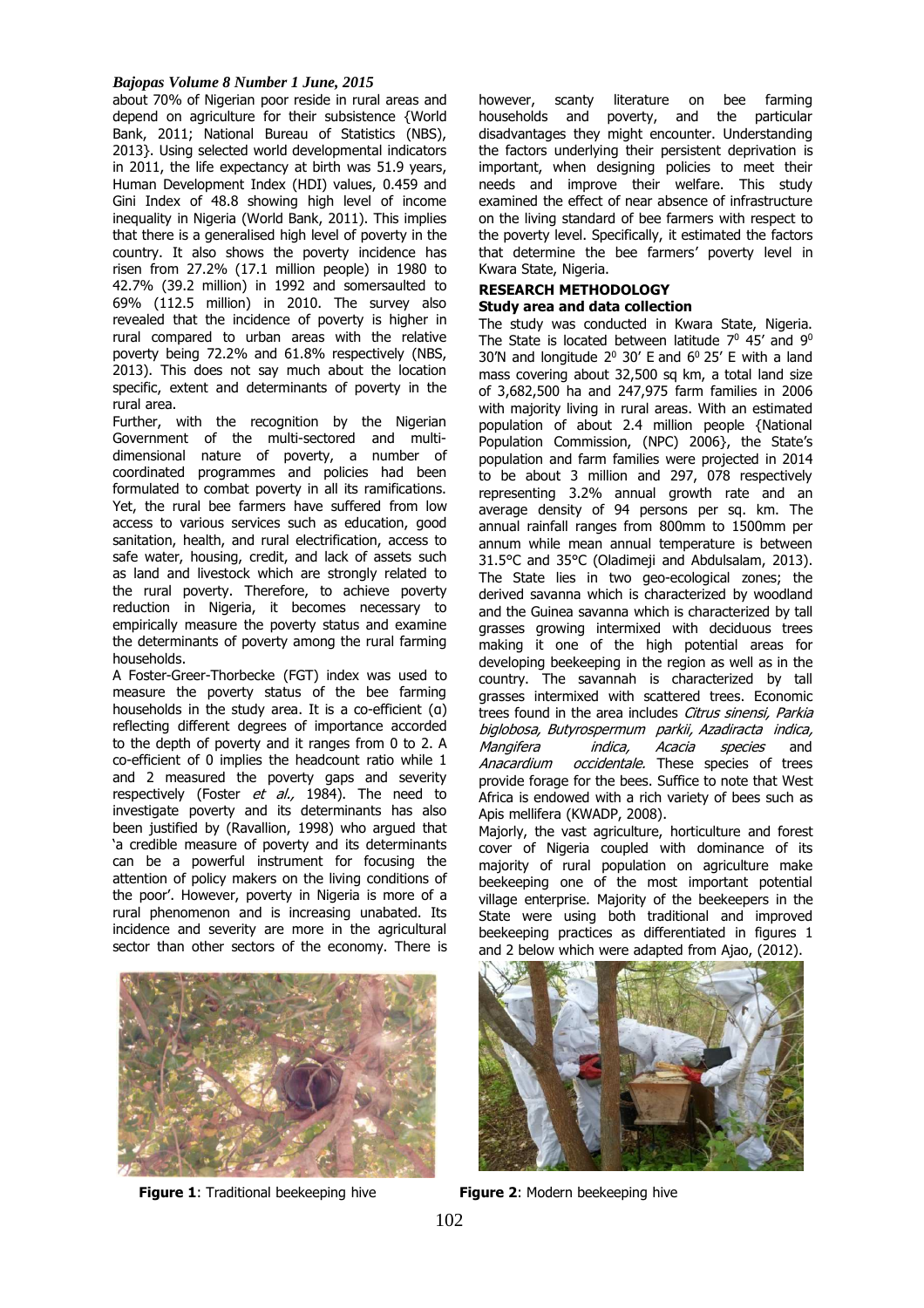#### **Sampling procedure and sampling technique**

The entire rural bee households in Kwara State were the target population for the study. However, a multi-stage random sampling technique was employed. The first stage involved random selection of 3 Local Government Areas (LGAs) each from both guinea and derived savanna with exclusion of cosmopolitan LGAs. These were: Edu, Patigi, Moro (Guinea savanna ecozone) and Ifelodun, Irepodun, Offa (Derived savanna ecozone) areas of Kwara State, Nigeria. The second stage involved the random selection of one rural community from each LGA to make a total of 6 communities' viz. Lafiagi, Patigi, Bode-saadu (Guinea savanna); Buhari, Amberi-ajasse and Offa (derived savanna). Finally, a proportionate random selection of 80 bee farmers was done. Primary data subjected to a pre-survey using a structured questionnaire and interview schedule were used for this study.

#### **Analytical techniques**

To estimate the determinants of poverty among the bee farmers, binary dependent variable models provide a good framework. This study made used of logistic regression model to assess the factors that determines the bee farmers' poverty level. Poverty index was constructed to classify the bee farmers into poor and non-poor household using a poverty line. The relative poverty line that was used for this study is defined as the two-thirds of mean household income per adult equivalent. Household expenditure or income is considered as an adequate measure of household welfare in developing countries as it better able to capture household's consumption capabilities (Bogale et al., 2005). Accordingly, a household is considered as poor when household income or expenditure is insufficient to meet the food and other basic needs of all household members. Adult equivalent was generated from Organization for Economic Corporation and Development (OECD) Scale adopted by Etim and Ukoha, (2010) as well as Oladimeji, (2013) as follows;

AE=  $1+ 0.7$  (N<sub>1adult</sub> - 1) + 0.5N<sub>2children</sub> ------- (1)

Where, AE represents adult equivalent, 0.7 and 0.5 are constant representing consumption per adult equivalent, in order to capture differences in economies of scale and age of bee farmers respectively,  $N_1$  represents the number of adult aged 15 and above and  $N_2$  is the number of children aged less than 15.

Logit model was selected for this study largely due to its simplicity of calculation. Moreover, its probability approaches zero at a slower rate as the value of explanatory variable gets smaller and smaller and the probability approaches 1 at a slower and slower rate as the value of the explanatory gets larger and larger (Gujarati, 1988 in Oladimeji, 2013). The probability that a bee farmers will fall below the poverty was postulated as a function of socioeconomic and institutional characteristics. Therefore, The underlying response variable y\* in the case of binary choice was econometrically specified by the multivariate logit regression relation:

$$
P_1 = y^* = F(Z) = F(\gamma + \Sigma \lambda 1 X1) = \frac{1}{1 + e^{-Z_1}} -
$$

(2) Where:  $P_i =$ , that is, the probability that a bee farmers will fall below the poverty line, ranges from 0 to 1;  $1 =$ 

If household had at least 2/3 of mean total bee income/year (₦), and

 $0 =$  If household had less than 2/3 of mean total bee income/year (₦),

 $F =$  the cumulative distribution function for  $\mu_{i,j}$ .

 $e$  = the base of natural logarithms which is approximately equal to 2.718,

 $Z_i$  = is the function of a vector of n explanatory variables and expressed as:

$$
Z_i = \beta_0 + \Sigma \beta_i X_i, \quad i = 1, 2, \dots, 9 \dots (3)
$$

= intercept;  $\beta i$  = vector of unknown coefficients and  $X_i$  $=$  the i<sup>th</sup> explanatory variables.

Hosmer and Lemeshow (1989) and Oladimeji, (2013) pointed out that the Logit Model could be written in terms of the odds and log of odds which enables one to understand the coefficients. The odds ratio implies the ratio of the probability (Pi) and the probability that i bee farmer will fall below the poverty and,  $(1 - P_i)$  implies that i bee farmer is not poor, that is

$$
P_i = \frac{1}{1 + e^{-Z_1}} \dots \dots \dots \dots (4)
$$

Thus, if the stochastic disturbance term is taken into account, the logistic model becomes:

$$
Z_i = \beta_0 + \beta_i X_i + \beta_2 X_2 + \dots + \beta_9 X_9 + u_i
$$
  
........--5)

Xis are estimated by maximum likelihood method. The definition of the independent variables included in the logistic regression in equations 3 and 5 are as follows:  $X_1$  = Bee farming experience (years);  $X_2$  = Education (years of formal schooling);  $X_3 =$  Adjusted household size measured by OECD scale in equation 1;  $X_4$  = Number of hives owned by bee farmers;  $X_5$  = Membership of cooperative of bee farmers (years);  $X_6 =$ Access to extension contacts on bee farming activities;  $X_7$  = Amount of credit available for bee farming activities ( $\mathbb{H}$ );  $X_8$  = Bee farming income ( $\mathbb{H}$ ) and  $X_9$  = Non- bee income (₦).

In capturing the degree of poverty among the bee farmers, a Foster-Greer-Thorbecke (FGT) index was used to describe influence of output, credit, level of education attainment and modern techniques on welfare of bee farmers given in equation 6 as:

$$
p_{ai} = \frac{i}{n} \sum_{i=1}^{q} \left( \frac{z - y_i}{z} \right)^a \dots \dots \dots \dots \tag{6}
$$

Where: is the poverty index for the  $i<sup>th</sup>$  sub-groups, n is the total number of households,  $Y_i$  is the per adult equivalent income or expenditure of i-th household, z is the poverty line, q is the number of the sampled household population below the poverty line and is the aversion to poverty it ranges from 0 to 2 (Foster et al., 1984). It is important to test whether the sub-group of ranking above is robust to the choice of the poverty line. The test of robustness of poverty line was carried out by plotting the Cumulative Distribution Functions (CDF) of the two groups against the specified range of poverty line, varied at 70% - 145%. The horizontal axis shows the range of poverty line in monetary value  $(\frac{N}{2})$ while vertical axis shows the cumulative percent of the proportion of the poor households.If the distribution of one lies below the other within varied poverty line, it shows that the choice of poverty line within the range will make no difference to the outcome.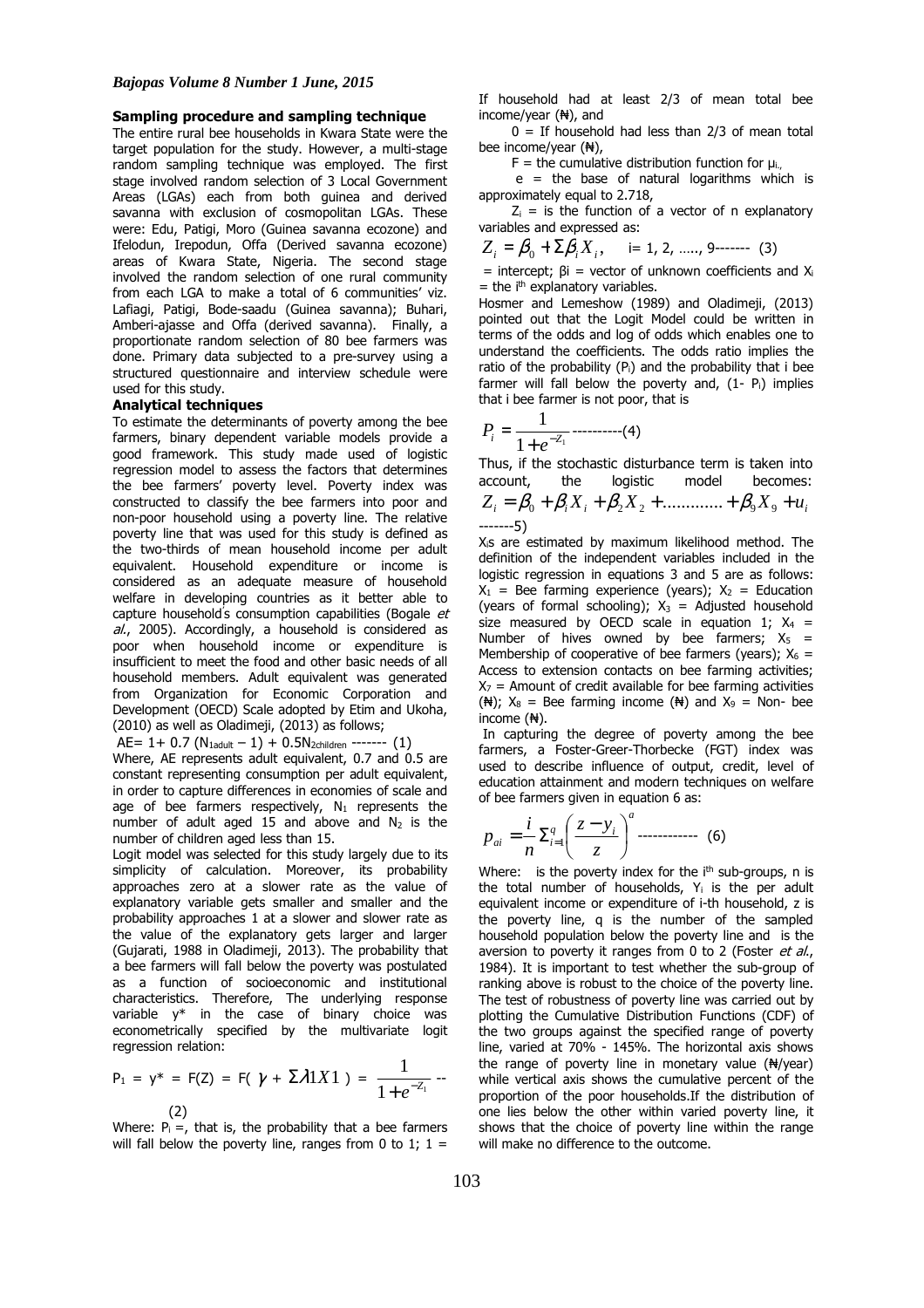It implies that the poverty ranking of the two distribution functions in relation to the proportion of the poor is robust to all possible lines. The subgroups with lower CDF will have lower poverty depth and severity than sub-group with higher CDF (World Bank, 2005; Kyaw and Routray, 2006).

# **RESULTS AND DISCUSSION**

# **Descriptive Socio-economic Characteristics**

Analysis of summary of socio-economic and institutional variables of bee farmers is presented in Table 1. Results revealed that bee farming household heads in the study area are males dominated (96%); average bee experience and cooperative membership of 18.5 years and about 8 years respectively with welfare.

mean household size of 7 and adjusted size of 6 which is in conformity with previous finding by Ajao and Oladimeji, (2013). The estimated mean years of schooling of bee farmers were 6.2 years, skewed towards minimum education and above 2011 UNDP mean education index of 5 years for Nigeria. Although this reflects a low level of education for bee farmers but previous studies in the studied area by Oladimeji and Abdulsalam, (2013) estimated lower value among rice farmers in Kwara State. 65% of bee farmers earned at least ₦32,000 per annum each and average income of bee pooled farmers of ₦30,800. This shows positive contribution to bee farmers household's

| <b>Variables description</b>       | <b>Dominance indicators</b>      | Mean               | Std dv | a priori |
|------------------------------------|----------------------------------|--------------------|--------|----------|
| Gender                             | About 96% were males             | na                 | na     |          |
| Bee experience (years)             | About 52% had up to 15 years     | 18.5               | 4.9    | negative |
| Level of education (years)         | 54% had primary or $>$ schooling | 6.2                | 2.7    | negative |
| Adjusted household size            | 62% had size of 6-9              | 6.0                | 2.1    | positive |
| Number of hives                    | 69% had average of 36 hives      | 31                 | 10.3   | negative |
| Cooperative (years)                | 56% did not participate          | 7.6                | 4.5    | negative |
| Extension (contacts)               | 94% had no extension contacts    | 0.45               | 0.09   | negative |
| Subsidiary occupations             | 75% engage in arable farming     | na                 | na     |          |
| Access to credit $(\mathbb{H})$    | 87%, no access to formal credit  | 5400               | 1720   | negative |
| Bee income $(\frac{H}{N})$         | 65% earned $>\#32,000$ /season   | 30800              | 12200  | negative |
| Non-bee income $(\frac{A}{N})$     | 67% had> $\text{H25,000/year}$   | 35600              | 16450  | negative |
| Expenditure/ adult $(\frac{H}{N})$ | 51% above 2/3 monthly            | dependent variable |        |          |

**Source**: Field survey, 2012

Majority of the pooled farmers (75%) had subsidiary occupations with average yearly off-farm income of ₦35,600. This shows that the rural farmers have developed capacity to cope with increasing vulnerability associated with apicultural practices such as diversification and migration. Further analysis revealed that 65% of the apiculturists inherited the farmland, 20% rented the land while 15% purchased the land. Kenya top bars hive were used by 58%, 15% used langsroth and 27% used other type of hives. Traditional method of beekeeping was used by 31%, while 69% used modern method of beekeeping. This study shows that most beekeepers in the study area (70%) combined arable farming and apiculture as their main occupation while 30% choose apiculture as secondary occupation. The study is comparable with findings of Abdulai and Abubakari, (2012); Abere and Lameed (2012); Ajao and Oladimeji, (2013) who reported apiculture as common secondary occupation with a ranged of 20- 80% among arable farmers in the tropical areas.

# **Determinant of poverty among the bee farming households**

The logit regression result of the determinant of poverty among the bee farmers is shown in Table 2. The generalized likelihood ratio statistics was 76.21 exceeds the critical chi-square values at 1% level of significance; the Pseudo  $R^2$  of 0.430 and the LR (Chisquare) of 32.05 implies that the overall model is fitted and the explanatory variables used in the model were collectively able to explain the correlates

of poverty among the bee farming households in the study area. The results also revealed that years of bee farming experience  $(X_1)$ ; level of education and training  $(X_2)$ ; adjusted household size  $(X_3)$ ; number of hives invested  $(X_4)$ ; bee income  $(X_8)$  and non-bee income  $(X_9)$  were the most important significant variables in poverty determinants of bee farmers. The results also depict that bee farming experience  $(X_1)$ ; number of hives invested  $(X_4)$  and non-bee income  $(X_9)$  were in line with postulate economic theory, carried expected signs and were all statistically significant at 1%.

However, education  $(X_2)$  and income realized from bee  $(X_8)$  venture were statistically significant at 5% and bear expected negative signs, but adjusted household size  $(X_3)$  was marginally significant at 10% and carried unexpected sign. It suffice to note that membership of cooperative (X5), extension contacts  $(X_6)$  and amount of credit accessed  $(X_7)$  were statistically insignificant and not in line with  $a$  priori expectations. The estimated parameter of bee farming experience,  $X_1$  (-0.401); level of education,  $(X_2)$  (-0.099) and number hives invested,  $X_4$  (-0.840) suggests that a unit increase in each of these variable will reduce poverty level by their estimated coefficients. The report is similar to findings by Abdulai and Abubakari, (2012); Abere and Lameed (2012); Ajao and Oladimeji, (2013) who confirmed in their studies that the independent variables fitted in this study plays a significant role in poverty reduction among bee farming households.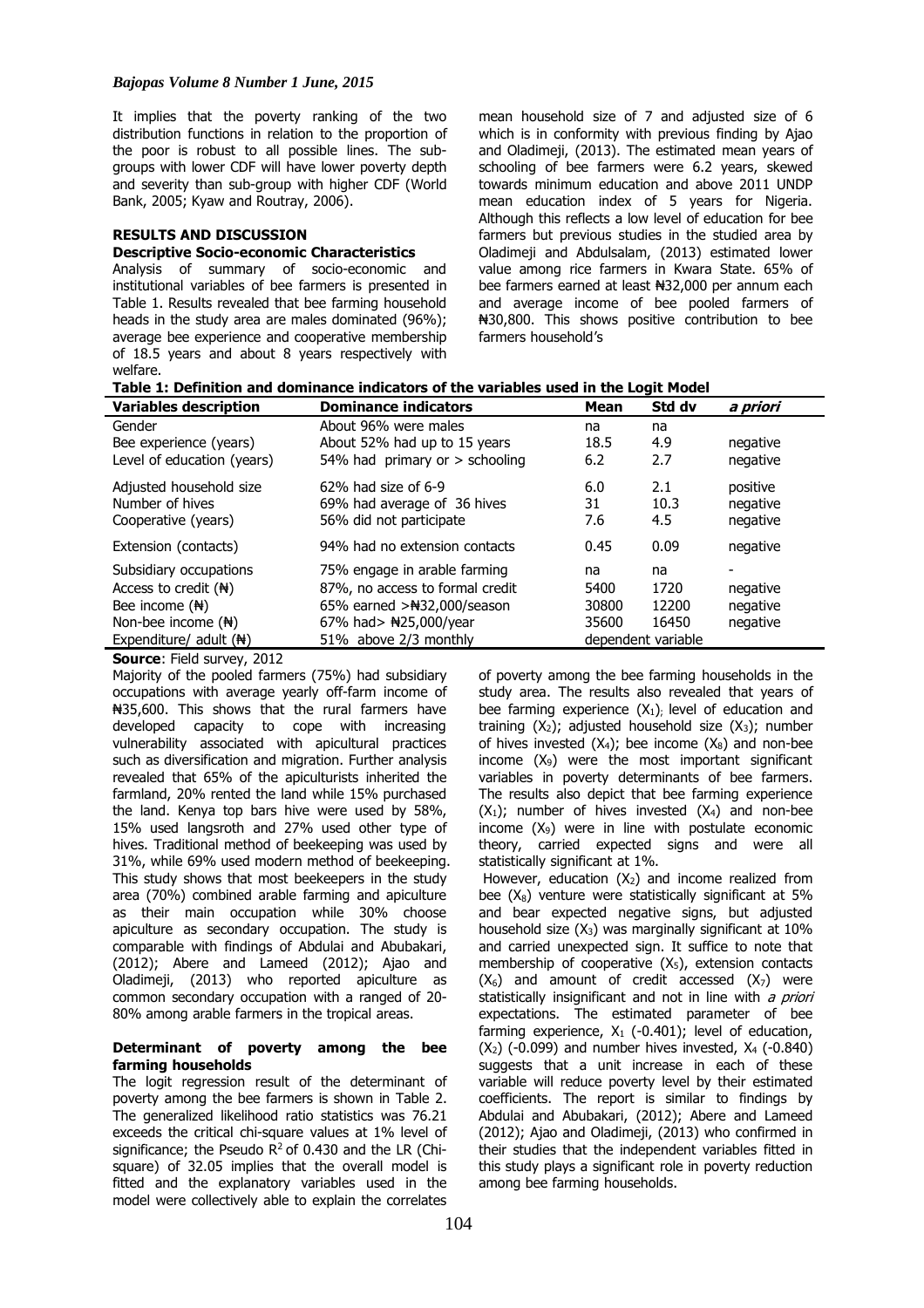| <b>Variables</b>                | <b>Co-efficients</b> | <b>SE</b> | t-value  |  |
|---------------------------------|----------------------|-----------|----------|--|
| Bee experience $(X_1)$          | $-0.401***$          | 0.117     | $-3.414$ |  |
| Education $(X_2)$               | $-0.099**$           | 0.050     | $-1.997$ |  |
| Adjusted household size $(X_3)$ | $0.152*$             | 0.087     | 1.738    |  |
| No of hives invested $(X_4)$    | $-0.840$ ***         | 0.097     | $-8.620$ |  |
| Cooperative membership $(X_5)$  | 0.220                | 0.484     | 0.455    |  |
| Extension contacts $(X_6)$      | $-0.005$             | 0.144     | $-0.036$ |  |
| Credit accessed $(X7)$          | 0.346                | 0.223     | 1.551    |  |
| Bee income $(X_8)$              | $-0.598**$           | 0.279     | $-2.147$ |  |
| Non-bee income $(X_9)$          | $-0.731***$          | 0.149     | $-4.900$ |  |
| Constant                        | 1.098*               | 0.563     | 1.952    |  |
| No of observation (n)           | 80                   |           |          |  |
| Log likelihood                  | 76.21                |           |          |  |
| Log Ratio Chi <sup>2</sup> test | 32.05                |           |          |  |
| Prob. > Chi                     | 0.0000               |           |          |  |
| Pseudo $R^2$                    | 0.430                |           |          |  |
| Adjusted $R^{-2}$               | 0.372                |           |          |  |

| Table 2: Maximum likelihood estimation of the logit model for artisanal fishing poverty |
|-----------------------------------------------------------------------------------------|
|-----------------------------------------------------------------------------------------|

**Source**: logit regression result, 2012;\*\*\*; \*\*; \* significant at 1%, 5% & 10% respectively

Further, bee income  $(X_8)$  and non-bee income  $(X_9)$ also portray improve welfare and apparently reduce poverty.

### **Poverty Profile of Bee Farming Households**

The results of the poverty indices of the rural bee households in the study are presented in Table 3. Assuming household adjustment as specified in equation 1, about 51% of the total population was living below the poverty line estimate of  $\text{H}236.50$ (US\$1.48) per household head per day. The household size adjustment and the scale economy were taken into consideration in line with World Bank, (2005) as ignoring household size will overestimate poverty of farmers with children, and underestimate the households without dependant(s).

Based on United Nation (UN), (2001), the most important purpose of poverty studies is to decompose socio-economic, institutional and infrastructural (living conditions) variables. This enabled comparison among sub groups so as to develop appropriate interventions to reduce poverty in the study area. Table 3 presents decomposition of bee farming households based on socio-economic

and institutional characteristics. For example, poverty incidence was prevalent (36.3%) among bee farming households without formal schooling as against approximately 11% for farmers who attended primary school, and only 2.5% for respondents who had a minimum of secondary education. Therefore, it can be concluded that average years of schooling of bee farmers were inversely related to their poverty status. Households with educated members were more liable to adopt new technology than their illiterate counterparts which may account for low poverty incidence among educated bee farmers. Figure 3 presents the Cumulative Distribution Function for years of education attainment by bee farmers. The CDF of households with 12 years and above of formal education lay completely below those households with heads having no formal education and those with less than 6 years education. This implies that households with no formal education and with less than 6 years education would always be poorer than those sub-groups of households with 12 years and above of formal education within the specified range of poverty line.





who utilized credit were below those without credit. This implied that households with credit are likely to have improved welfare compared to those with no access to credit.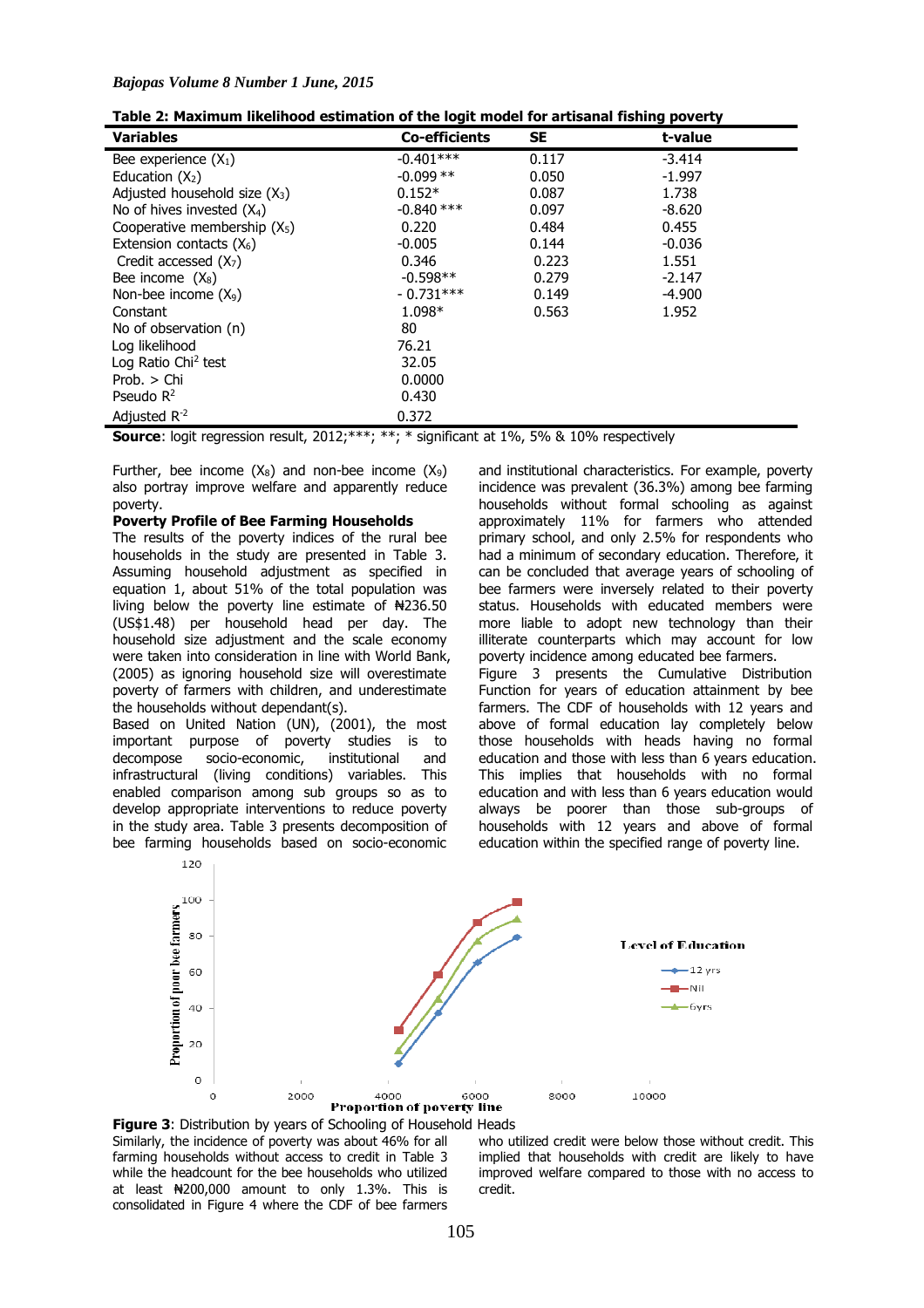| <b>Variables</b>      | P <sub>0</sub> | $P_1$ | P <sub>2</sub> | n  |    | Share of poverty $(p_0)$ |
|-----------------------|----------------|-------|----------------|----|----|--------------------------|
|                       |                |       |                |    | ο  | $\frac{1}{2}$            |
| <b>Education</b>      |                |       |                |    |    |                          |
| No education          | 0.363          | 0.095 | 0.003          | 37 | 29 | 72.5                     |
| 6 years               | 0.113          | 0.062 | 0.001          | 30 | 9  | 22.5                     |
| 12 & above years      | 0.025          | 0.004 | 0.000          | 13 | 2  | 5.0                      |
| Level of Credit (#)   |                |       |                |    |    |                          |
| Nil                   | 0.463          | o.074 | 0.003          | 70 | 37 | 92.5                     |
| < 200,000             | 0.025          | 0.001 | 0.000          | 6  | 2  | 5.0                      |
| > 200,000             | 0.016          | 0.000 | 0.000          | 4  |    | 2.5                      |
| <b>Hives invested</b> |                |       |                |    |    |                          |
| Traditional hive      | 0.275          | 0.053 | 0.002          | 25 | 22 | 55.0                     |
| Modern hive           | 0.225          | 0.001 | 0.000          | 55 | 18 | 45.0                     |

Field survey, 2012;  $P_0$ ,  $P_1$ ,  $P_2$  is the headcount, poverty gap & squared poverty gap indices



Figure 4: Cumulative distribution of credit accessed by bee farmers All the possible pairs of the education attainment categories as well as that of adjusted household size have their poverty incidences, gaps and severity statistically significant different from one another

either at 1%, 5% or at least 10% as depict in Table 4. This implied that both education attainment and adjusted household sizes affects the level of poverty incidence, gaps and severity.

| Table 4: Test of significant of pair of Socio-economic variables |  |  |  |  |  |  |  |  |
|------------------------------------------------------------------|--|--|--|--|--|--|--|--|
|------------------------------------------------------------------|--|--|--|--|--|--|--|--|

| -                                   |                |              |           |  |
|-------------------------------------|----------------|--------------|-----------|--|
| <b>Education attainment (years)</b> | P <sub>0</sub> | P,           | P2        |  |
| 0 versus 6                          | $-6.214***$    | $-1.672*$    | $-1.603$  |  |
| 0 versus 12                         | $-11.956$ ***  | $-4.712$ *** | $1.721*$  |  |
| 6 versus 12                         | $-1.940*$      | $-1.792*$    | 1.032     |  |
| Adjusted household size             |                |              |           |  |
| $1 - 4$ versus $5 - 8$              | $-2.061$ **    | $-1.672$ *   | $-1.603$  |  |
| $1 - 4$ versus 9 & above            | $6.748$ ***    | $-1.965$ **  | $-1.721*$ |  |
| $5-8$ versus 9 & above              | $-2.415**$     | 1.261        | 1.062     |  |
|                                     |                |              |           |  |

Field survey, 2012; \*\*\*; \*\*; \* significant at 1%; 5% & 10%

Table 5 presents the profile of the poverty status of the rural bee households based on living conditions. There was prevalence of poverty among bee households that utilized open spaces for disposing their faeces. The use of open spaces for faeces disposal however has negative implication on water pollution and health hazards for the households. Several studies such as World Bank, (2005); Olorunsanya and Omotesho, (2011), Oladimeji et al. (2014) also observed that farmers that construct and utilizes pit toilet will always maintained a better

standard of living compare to households that utilizes open toilet facilities.

The households that utilized either well water or borehole had the lowest incidence of poverty of either 10% or 2.5% compare to the households that utilized stream water who recorded the highest figure (38%) for the headcount index. Rural households in the study area had low income and barely lived above subsistence. Acquisition of modern water facilities required fund which might not be readily available to the rural households.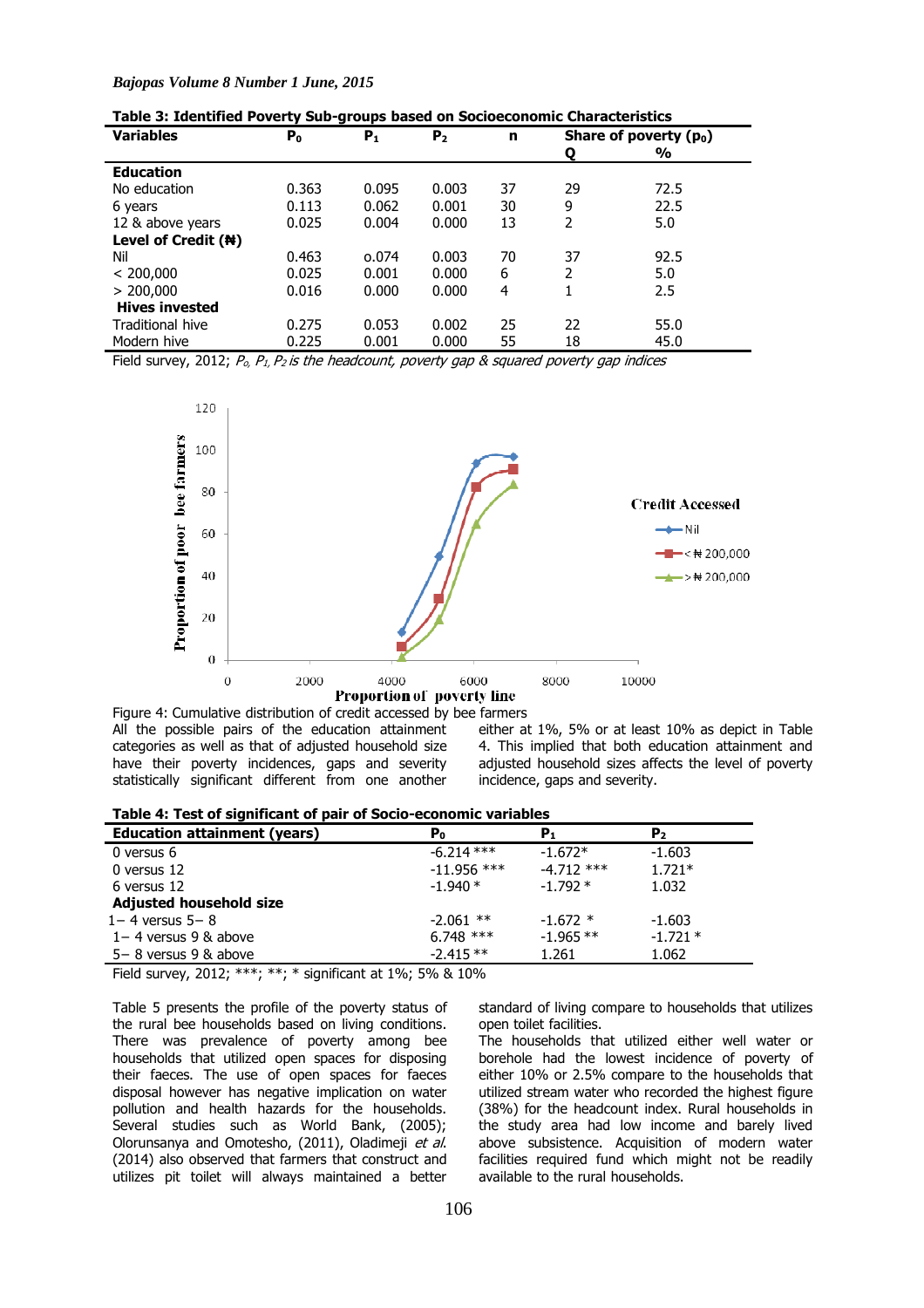### *Bajopas Volume 8 Number 1 June, 2015*

For example, it costs between  $\frac{120000}{1}$  and  $\frac{120000}{1}$ (US\$125-US\$313) to dig and complete a well water and a minimum of not less than N200 000(US\$1250) to sink a borehole (KWADP/UNICEF, 2012). This resulted in the use of stream water with possible negative effect on their health status. Further, 41.3% of bee households that utilized local lamp for

lightening were poor while only 1.3% of the households that utilized electricity were poor. Therefore, bee farmers that had access to and utilize modern sources of energy such as electricity for lightening is an indication of higher level of wellbeing for the bee farmers' household.

| <b>Variables</b>         | P <sub>0</sub> | $P_1$ | P <sub>2</sub> | n  | <b>Share of poverty</b> |               |  |
|--------------------------|----------------|-------|----------------|----|-------------------------|---------------|--|
| <b>Toilet Facilities</b> |                |       |                |    | q                       | $\frac{0}{0}$ |  |
| Open Field               | 0.475          | 0.025 | 0.000          | 63 | 38                      | 95.0          |  |
| <b>Pit Toilet</b>        | 0.025          | 0.001 | 0.000          | 17 | 2                       | 5.0           |  |
| <b>Source of Water</b>   |                |       |                |    |                         |               |  |
| Stream                   | 0.375          | 0.002 | 0.001          | 46 | 30                      | 75.0          |  |
| Well                     | 0.100          | 0.000 | 0.000          | 26 | 8                       | 20.0          |  |
| <b>Others</b>            | 0.025          | 0.001 | 0.000          | 8  | 2                       | 5.0           |  |
| <b>Source of Light</b>   |                |       |                |    |                         |               |  |
| Local lamp               | 0.413          | 0.002 | 0.001          | 39 | 33                      | 82.5          |  |
| Kerosene                 | 0.075          | 0.001 | 0.000          | 19 | 6                       | 15.0          |  |
| Electricity              | 0.013          | 0.000 | 0.000          | 22 |                         | 2.5           |  |

**Source**: field survey, 2012

### **Conclusion**

It may be concluded that poverty level among the bee farmers was high and that socio-economic, institutional and living conditions were the most important factors influencing poverty status of bee farmers in the study area. This implies that effort should be gear towards improving the trio-micro variables to improve the welfares and living standard, and reduce poverty level of the bee farmers. This will also be an impetus to the transformation of the bee production from subsistence to commercial production, to achieve the first Millennium goals of half the percentage of people in extreme poverty and hunger, and the seventh goal of ensuring environmental sustainable development policy of global objective.

#### **REFERENCES**

- Abdulai, A. and Abubakari, M. (2012). Technical efficiency of beekeeping farmers in Tolonkumbungu district of Northern region of Ghana. Journal of Development and Agricultural Economics, 4(11):304-310.
- Abere, S. A. and Lameed, G. A. (2012). Production and profitability of honey in Yewa North, Nigeria. Mediterranean Journal of Social Sciences, 3 (15): 182-187.
- Ajao, A. M. (2012). Comparative studies on ecology and morphometrics of reared and feral honeybees in geological ones of Kwara State, Nigeria. Phd Thesis. Federal University of Agriculture, Abeokuta.
- Ajao, A.M. and Oladimeji, Y. U. (2013). Assessment of contribution of apicultural practices to household income and poverty alleviation in Kwara State, International Journal of Science and Nature, 4(4): 687-698.
- Bogale, A., Hagedorn, K. and Korf, B. (2005). Determinants of poverty in rural Ethiopia.

#### **Recommendations**

Based on the findings of this study, it is recommended that bee farmers should be encouraged by extension agents through their social organisations to imbibe modern technology, and should have access to improve toilet, potable water, affordable electricity and housing. Therefore, government at all level should pursue participatory community approach policy that will provide the needed infrastructures, credit facilities and training that will propel the farmers out of poverty. Ultimately, it will assist them in honey production, processing and marketing of their commodities so as to earn more income that will improve their living standards and apparently reduced poverty.

> Quarterly Journal of International Agriculture, 44(2): 101-120.

- Etim, N. A. and Ukoha, O. O. (2010). Analysis of poverty profile of rural households: evidence from South-South Nigeria. Journal of Agriculture and Soc. Sci., 6:48-52.
- Food and Agriculture Organization (FAO), (2013). FAO Country Programming Framework (CPF) Federal Republic of Nigeria, Fiat Panis, Pp 1- 41.
- Foster, J. J., Greer, J. and Thorbecke, E. (1984). A Class of decomposable poverty measures. Econometrica, 52: 761–765.
- Gujarati, D. (1988). Basic Econometrics. 2nd Edition, McGraw Hill Book Company, NY.
- Hosmer, D. W. and Lemeshow, S. (1989). Applied Logistic Regression. Wiley -Interscience Publication, New York, USA.
- Kyaw, D. And Routray, J. K. (2006). Gender and rural poverty in Myanmar. A micro level study in the dry zone. Journal of Agriculture and Rural Development in the Tropics and Sub-Tropics, 107(2): 103-114.